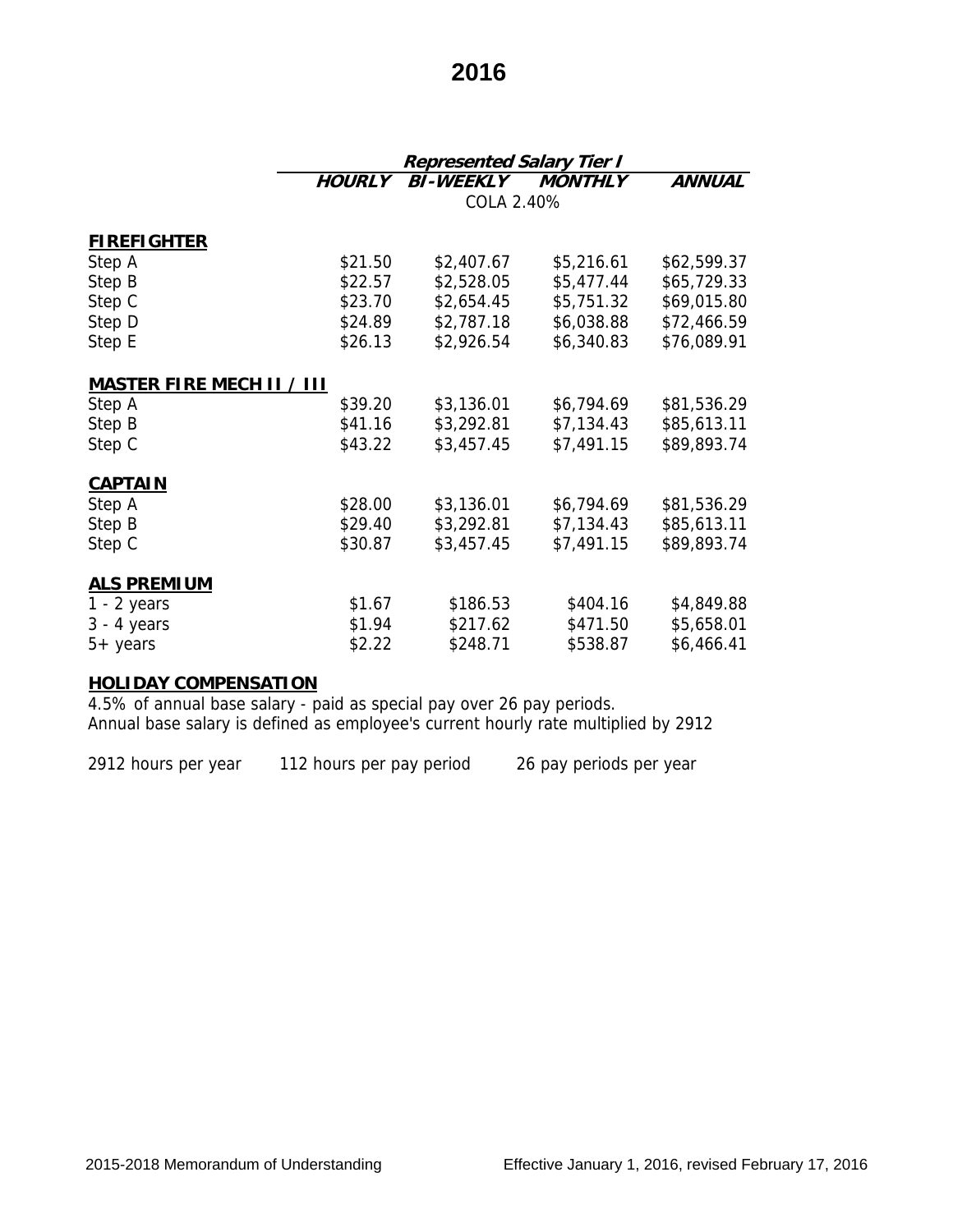# **2016**

|                           | <b>Represented Salary Tier II</b> |                  |                |               |  |
|---------------------------|-----------------------------------|------------------|----------------|---------------|--|
|                           | <b>HOURLY</b>                     | <b>BI-WEEKLY</b> | <b>MONTHLY</b> | <b>ANNUAL</b> |  |
|                           | COLA 2.40%                        |                  |                |               |  |
|                           |                                   |                  |                |               |  |
| <b>FIREFIGHTER</b>        |                                   |                  |                |               |  |
| Step A                    | \$21.29                           | \$2,384.74       | \$5,166.93     | \$62,003.18   |  |
| Step B                    | \$22.36                           | \$2,503.97       | \$5,425.28     | \$65,103.34   |  |
| Step C                    | \$23.47                           | \$2,629.17       | \$5,696.54     | \$68,358.50   |  |
| Step D                    | \$24.65                           | \$2,760.63       | \$5,981.37     | \$71,776.43   |  |
| Step E                    | \$25.88                           | \$2,898.66       | \$6,280.44     | \$75,365.25   |  |
|                           |                                   |                  |                |               |  |
| MASTER FIRE MECH II / III |                                   |                  |                |               |  |
| Step A                    | \$38.83                           | \$3,106.14       | \$6,729.98     | \$80,759.75   |  |
| Step B                    | \$40.77                           | \$3,261.45       | \$7,066.48     | \$84,797.75   |  |
| Step C                    | \$42.81                           | \$3,424.52       | \$7,419.80     | \$89,037.61   |  |
|                           |                                   |                  |                |               |  |
| <b>CAPTAIN</b>            |                                   |                  |                |               |  |
| Step A                    | \$27.73                           | \$3,106.14       | \$6,729.98     | \$80,759.75   |  |
| Step B                    | \$29.12                           | \$3,261.45       | \$7,066.48     | \$84,797.75   |  |
| Step C                    | \$30.58                           | \$3,424.52       | \$7,419.80     | \$89,037.61   |  |
| <b>ALS PREMIUM</b>        |                                   |                  |                |               |  |
| $1 - 2$ years             | \$1.65                            | \$184.76         | \$400.31       | \$4,803.69    |  |
| $3 - 4$ years             | \$1.92                            | \$215.54         | \$467.01       | \$5,604.13    |  |
| $5+$ years                | \$2.20                            | \$246.34         | \$533.74       | \$6,404.82    |  |

### **HOLIDAY COMPENSATION**

4.5% of annual base salary - paid as special pay over 26 pay periods. Annual base salary is defined as employee's current hourly rate multiplied by 2912

2912 hours per year 112 hours per pay period 26 pay periods per year